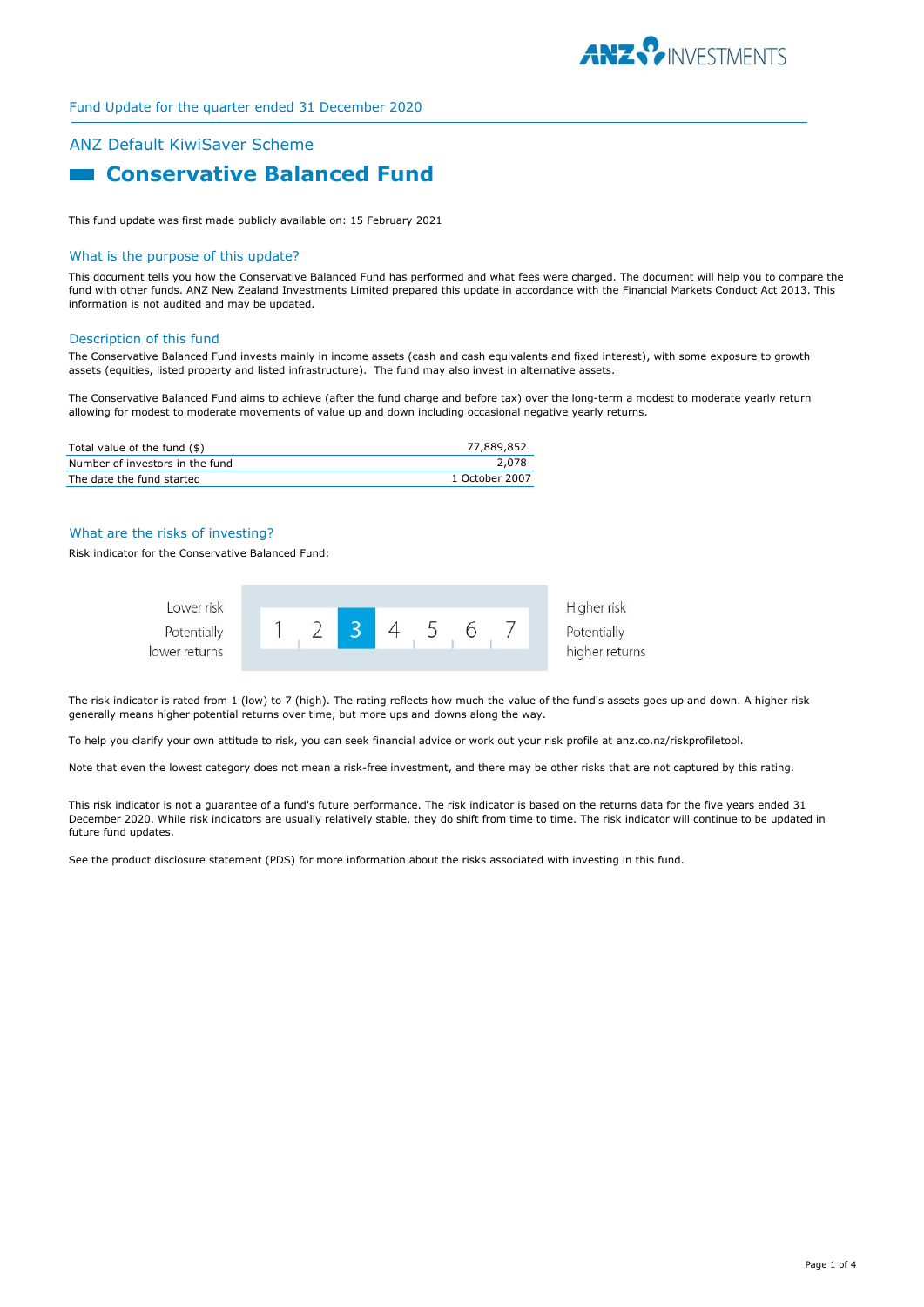## How has the fund performed?

|                                               | Average over past<br>five years | Past year |
|-----------------------------------------------|---------------------------------|-----------|
| <b>Annual return</b>                          |                                 |           |
| (after deductions for charges and tax)        | $5.22\%$                        | $6.32\%$  |
| Annual return                                 |                                 |           |
| (after deductions for charges but before tax) | $6.39\%$                        | 8.17%     |
| Market index annual return                    |                                 |           |
| (reflects no deduction for charges and tax)   | 6.96%                           | 6.80%     |

The market index annual return is calculated using the target investment mix and the indices of each asset class. The composition of the market index for this fund changed on 15 October 2020 due to a change in the underlying index for the New Zealand fixed interest asset class.

Additional information about the market index is available in the statement of investment policy and objectives on the offer register at www.discloseregister.companiesoffice.govt.nz.



# **Annual return graph**

This shows the return after fund charges and tax for each of the last 10 years ending 31 March. The last bar shows the average annual return for the last 10 years, up to 31 December 2020.

**Important:** This does not tell you how the fund will perform in the future.

Returns in this update are after tax at the highest prescribed investor rate (PIR) of tax for an individual New Zealand resident. Your tax may be lower.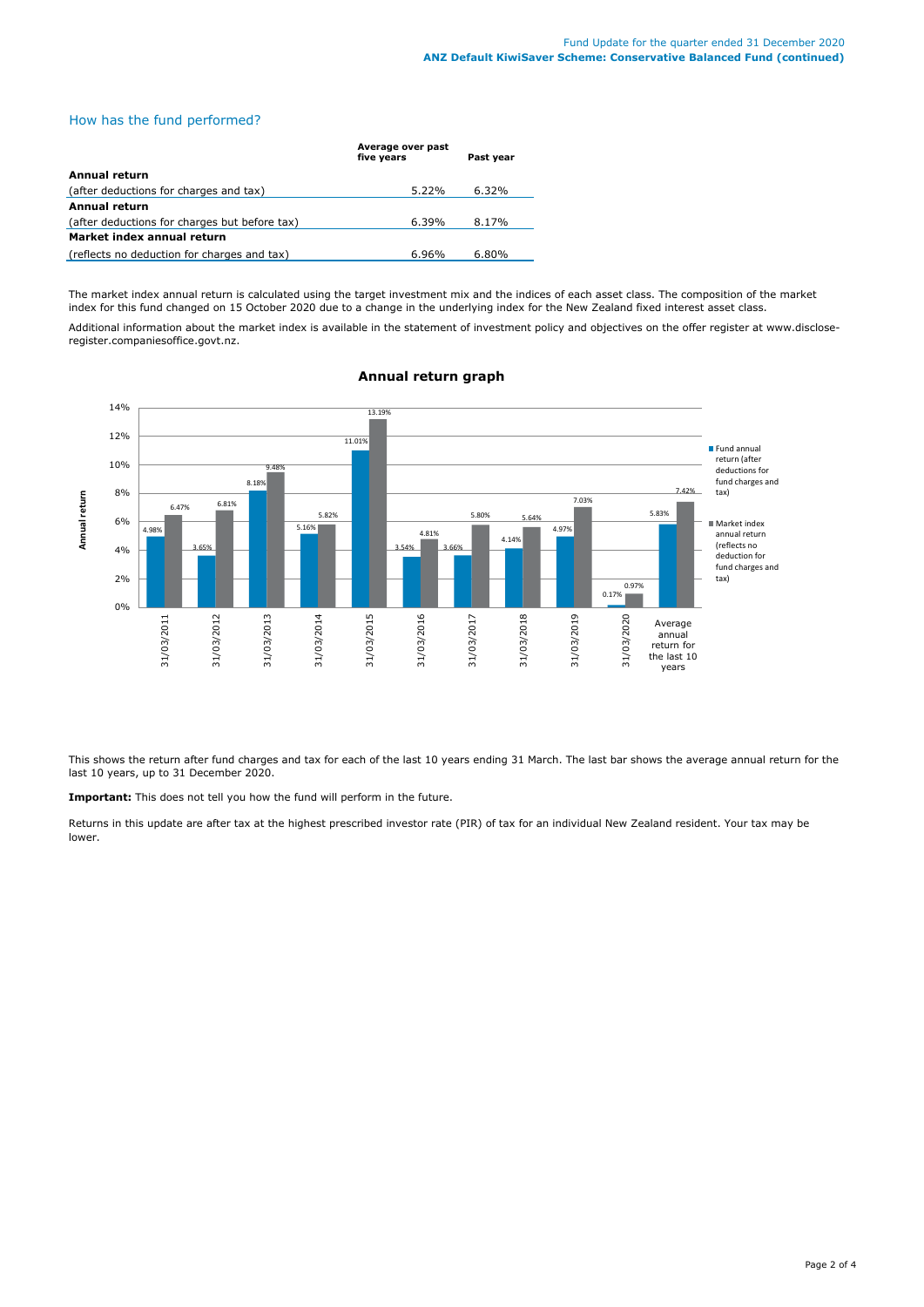# What fees are investors charged?

Investors in the Conservative Balanced Fund are charged fund charges. In the year to 31 March 2020 these were:

|                                             | % of net asset value          |
|---------------------------------------------|-------------------------------|
| Total fund charges <sup>1</sup>             | 0.91%                         |
| Which are made up of:                       |                               |
| Total management and administration charges | 0.91%                         |
| Including:                                  |                               |
| Manager's basic fee                         | 0.85%                         |
| Other management and administration charges | 0.06%                         |
| <b>Total performance based fees</b>         |                               |
|                                             | Dollar amount per<br>investor |
| <b>Other charges</b>                        |                               |
| Membership fee <sup>2</sup>                 | \$18                          |

Investors are not currently charged individual action fees for specific actions or decisions (for example, for withdrawing from or switching funds). See the PDS for more information about Scheme fees.

Small differences in fees and charges can have a big impact on your investment over the long term.

# Example of how this applies to an investor

Sarah had \$10,000 in the fund at the start of the year and did not make any further contributions. At the end of the year, Sarah received a return after fund charges were deducted of \$632 (that is 6.32% of her inital \$10,000). Sarah also paid \$18 in other charges. This gives Sarah a total gain after tax of \$614 for the year.

### What does the fund invest in?

**Actual investment mix<sup>3</sup> Target investment mix<sup>3</sup>**

This shows the types of assets that the fund invests in. This shows the mix of assets that the fund generally intends to invest in.